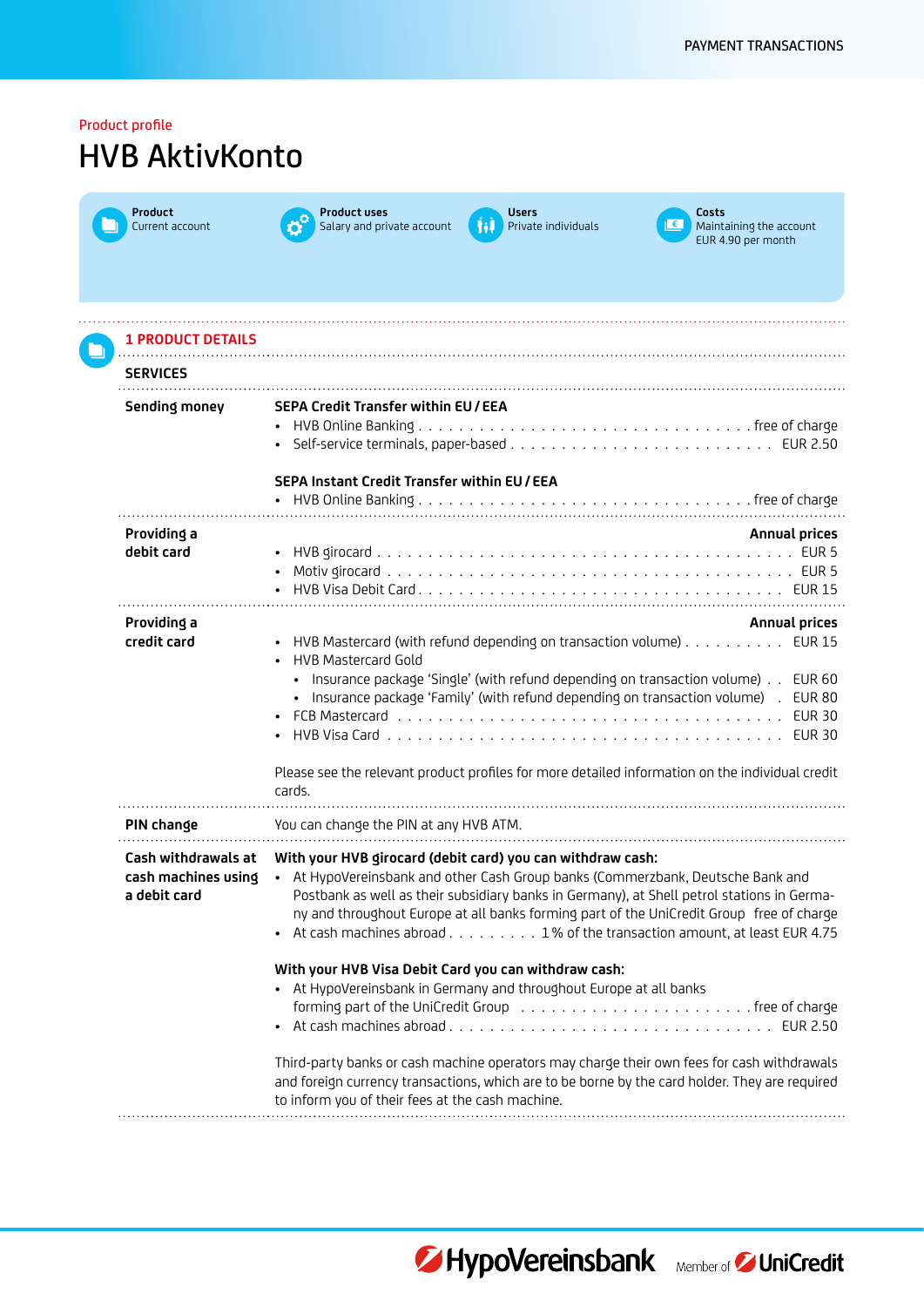| Cash withdrawals at<br>ATMs with credit<br>card | At HVB ATMs in Germany enterprise to contact the contract of the contract of the set of charge<br>At third-party ATMs around the world:<br>• With HVB Mastercard, HVB Mastercard Gold or FCB Mastercard EUR 2.50<br>With HVB Visa Card 2% of transaction amount, and a minimum of EUR 5                                                                                                                                                                                                                                                              |
|-------------------------------------------------|------------------------------------------------------------------------------------------------------------------------------------------------------------------------------------------------------------------------------------------------------------------------------------------------------------------------------------------------------------------------------------------------------------------------------------------------------------------------------------------------------------------------------------------------------|
| Arranged overdraft                              | <b>HVB overdraft facility</b><br>Usually three times your net monthly salary<br>Interest rate for an authorised overdraft facility and/or tolerated overdraft<br>(overdrawn account): please refer to the current list of prices and services                                                                                                                                                                                                                                                                                                        |
| <b>Changing accounts</b>                        | Free account-changing service<br>• Online account-changing service via hvb.de/kontowechsel<br>Statutory account-changing support in accordance with the (German) Payment Accounts Act                                                                                                                                                                                                                                                                                                                                                                |
| <b>Modes of access</b>                          | • HVB Online Banking (hvb.de)<br>HVB Mobile Banking<br>Self-service terminals<br>HypoVereinsbank branches<br>HVB telephone banking, call +49 (0)89 55877-1000                                                                                                                                                                                                                                                                                                                                                                                        |
| <b>Account information</b>                      | • Free provision of account statements<br>• Online account statements (automatic or manual download, archiving, printing)<br>Statement printer<br>Summary statement on request, cost per statement plus postage EUR 0.18                                                                                                                                                                                                                                                                                                                             |
| <b>Text alerts</b>                              | Texts may be selected on an individual basis<br>Transactions using a credit card or the HVB Visa Debit Card<br>Account services (checking account balance, incoming payments, debit transactions,<br>account balance notification for above or below customer-defined account balances,<br>account statement reminders)<br>Select and change at any time, either online (HVB Online Banking) or through your<br>relationship manager                                                                                                                 |
| <b>ADDITIONAL</b><br><b>SERVICES</b>            | Services that are not an essential element of the current account agreement and are subject<br>to change or withdrawal by the Bank at any time without notice:                                                                                                                                                                                                                                                                                                                                                                                       |
| <b>Travel reservation</b><br>service            | • HVB AktivKonto account holders are eligible to receive from HypoVereinsbank a 3%<br>refund of the cost of travel within 6 weeks of the trip (not including taxes, additional fees,<br>comparable surcharges and cancellation fees)<br>To qualify, customers must hold an HVB AktivKonto at the time of booking and<br>receiving the refund.<br>Reservations may be made by calling the service hotline at +49 40 4136 0127 or online<br>at hvb.de/zusatzservices<br>• The service hotline is open from Monday to Saturday from 8.00 am to 8.00 pm. |
| <b>2 PRODUCT USES</b>                           | The HVB AktivKonto can be used by private individuals as a salary or private account.                                                                                                                                                                                                                                                                                                                                                                                                                                                                |
| 3 COSTS                                         | Maintaining the account: EUR 4.90 monthly. The balancing statement will be issued on a quarterly basis.                                                                                                                                                                                                                                                                                                                                                                                                                                              |